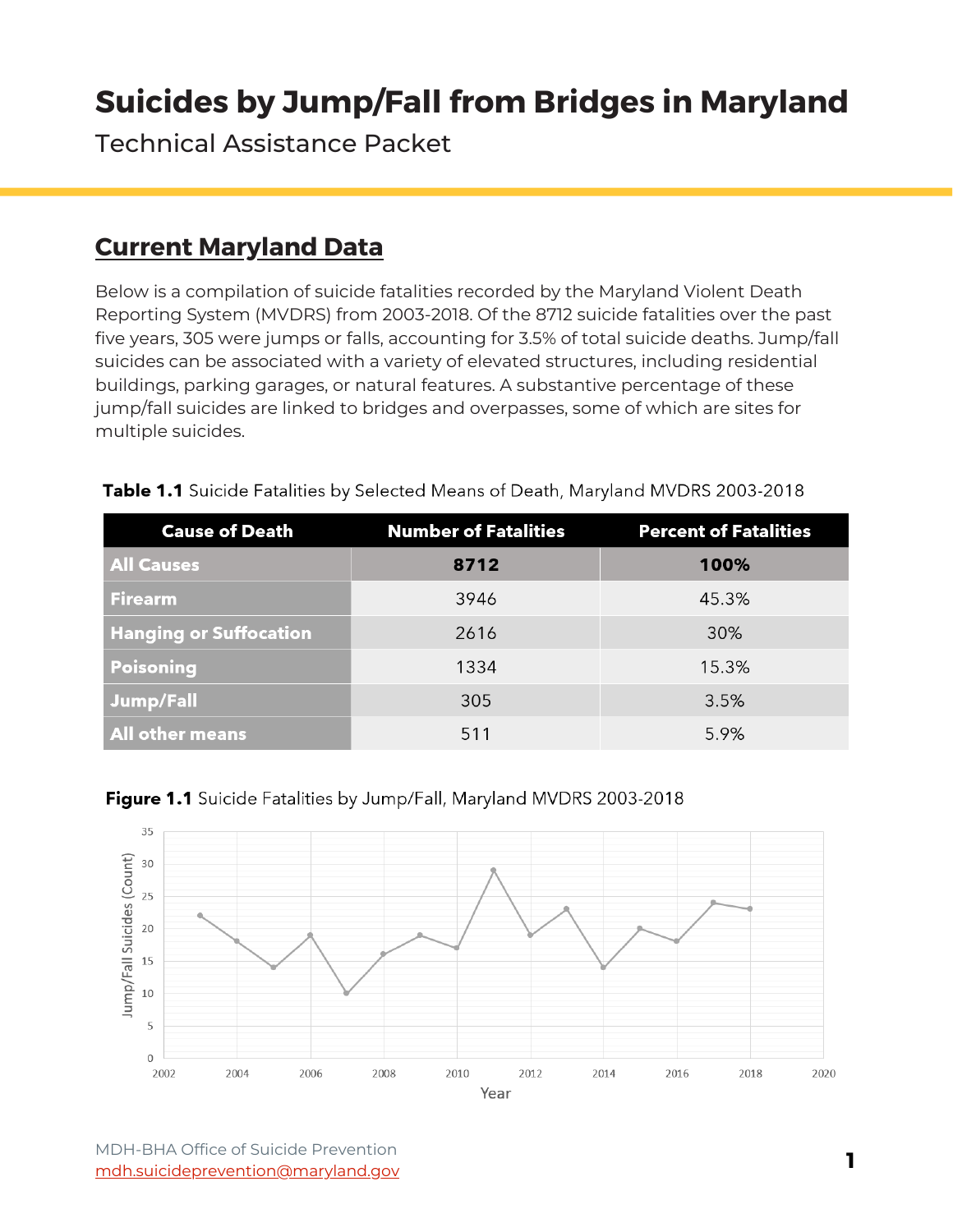Technical Assistance Packet

# **Assessing Potential Interventions**

#### *Means Restriction: Installing Barriers or Nets*

One of the strongest evidence-based methods of preventing suicide involves restricting access to lethal means for individuals at risk of suicide. Individuals who experience suicidal crisis often have a preferred method, and research shows that the risk of attempt decreases significantly if the preferred method is rendered inaccessible. Restricting lethal means is particularly effective as it modifies the environment for everyone, protecting individuals at risk who might otherwise be undetected or who are unwilling to seek help when experiencing crisis. [1]

Jumping or falling from a structure is a highly lethal means of suicide. Restricting jumps/falls from structures, particularly bridges and overpasses, involves the installation of physical barriers (fences, walls, etc.) and/or safety nets. Barriers can significantly reduce the number of attempts, and safety nets can limit the lethality of attempts. Studies conducted internationally – including the Jacques-Cartier Bridge in Canada [2], the Gateway Bridge in Australia [3], and the Clifton Bridge in the UK [4] – showed that installing barriers reduces jump suicides from modified bridges significantly. Moreover, these studies showed that there was little to no substitution when barriers were erected at these bridges. Suicides did not increase significantly from other local bridges, even if the other bridges were close by or did not have barriers.

Locally, the Duke Ellington Bridge in Washington, DC was historically a hotspot for jump/fall suicides. In 1985, a barrier was installed, which resulted in a dramatic reduction in suicides. In the 7 years preceding the barrier installation, 24 people died by suicide at the bridge; in the 5 years following installation, only one person died by suicide there. Nearby bridges did not see an increase in suicides. [5]

Reviews that compare suicide prevention methods show that means restriction for bridges are effective, particularly when compared to helpline signage or callboxes. [6] Recommendations for barriers include having a height that would be difficult to climb over (2-4 meters high), angling the top of the barrier inward, and securing the full length of the structure. Safety nets are also effective deterrents, particularly when fixed well below the bridge's pedestrian level. [7]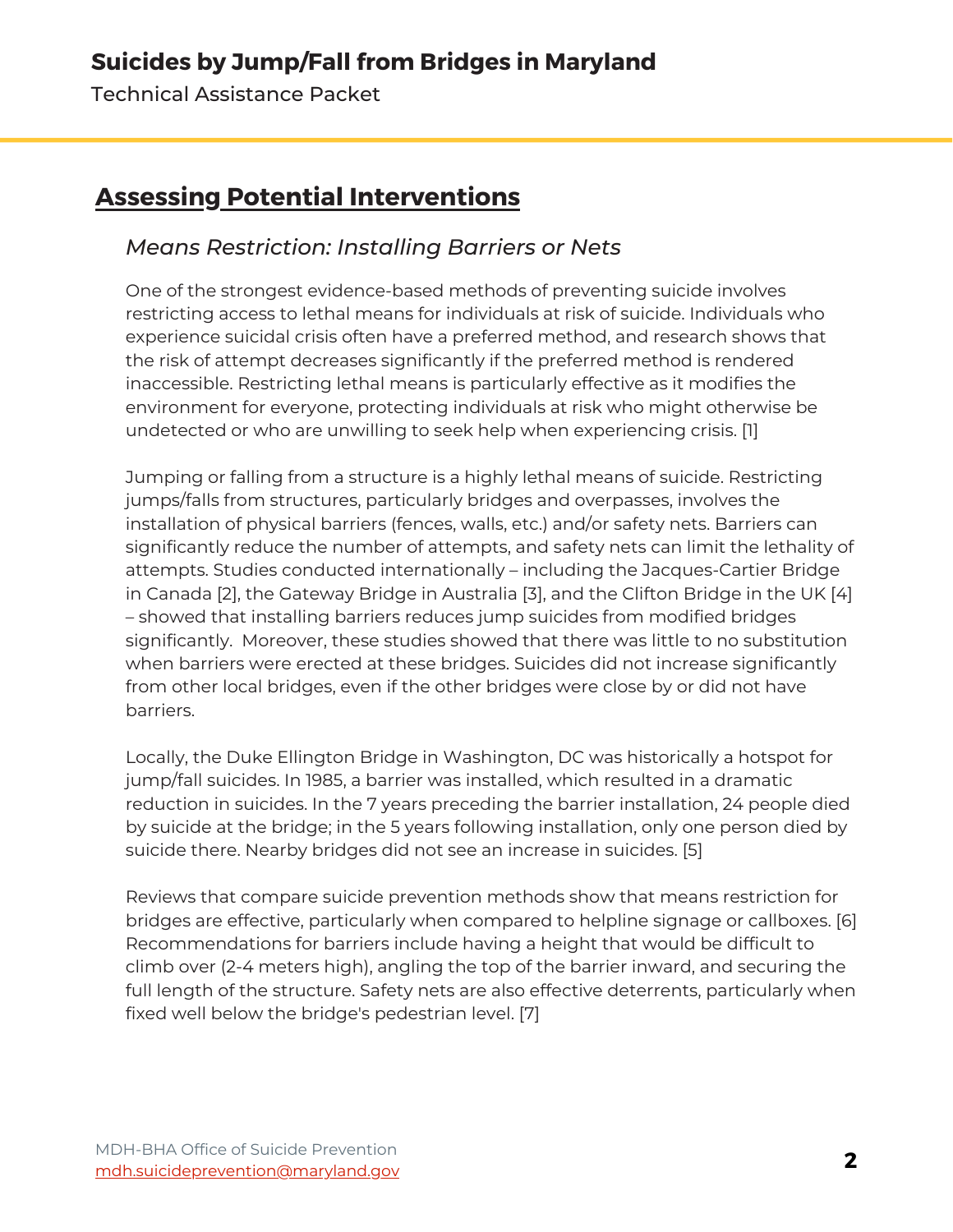Technical Assistance Packet

# **Assessing Potential Interventions**

#### *Hotline Signage and Callboxes*

Installing suicide prevention or crisis hotline signage along a structure is a common intervention pursued to curb jump/fall suicides. In some cases, this signage is accompanied by callboxes that connect individuals directly to resources. However, while these interventions may appear to be highly impactful, there is little evidence to support their effectiveness.

Suicide prevention signage and phone installation, without an accompanying installation of barriers, do not have a strong evidence base to support their implementation. [7] On the contrary – the results of some studies actually suggest that signage or callboxes without other interventions can be harmful, and can heighten public perception of certain structures as "suicide hotspots." When crisis phones and signs were installed without additional barriers on Florida's Skyway Bridge in 1999, some individuals did use callboxes to seek help. However, contrary to expectations, there was also a significant increase in suicides from the bridge in the following 13 years (averaging 4.5 additional suicides per year). As this case illustrates, the heightened "hotspot" perception of bridges that only have signage or callboxes can increase the risk of suggestion or suicide contagion. [8]

Not only do these interventions perpetuate associations between certain structures and suicide, they are also not universally protective. While barriers and nets protect a wide range of individuals at risk of suicide, callboxes and crisis information are only useful for those who are ambivalent about suicide or willing to seek help. When used in conjunction with barriers and/or nets, signage and callboxes can be useful. However, they are not recommended as independent interventions.

It is the official stance of the National Suicide Prevention Helpline that it is not effective to install signage or callboxes along structures without also installing adequate means restriction (barriers and/or nets).

For more information, please refer to this official statement from the National Suicide Prevention Lifeline:

[https://suicidepreventionlifeline.org/wp-content/uploads/2017/04/Suicide-](https://suicidepreventionlifeline.org/wp-content/uploads/2017/04/Suicide-Bridges-National-Suicide-Prevention-Lifeline-Position-2017-FINAL.pdf)Bridges-National-Suicide-Prevention-Lifeline-Position-2017-FINAL.pdf